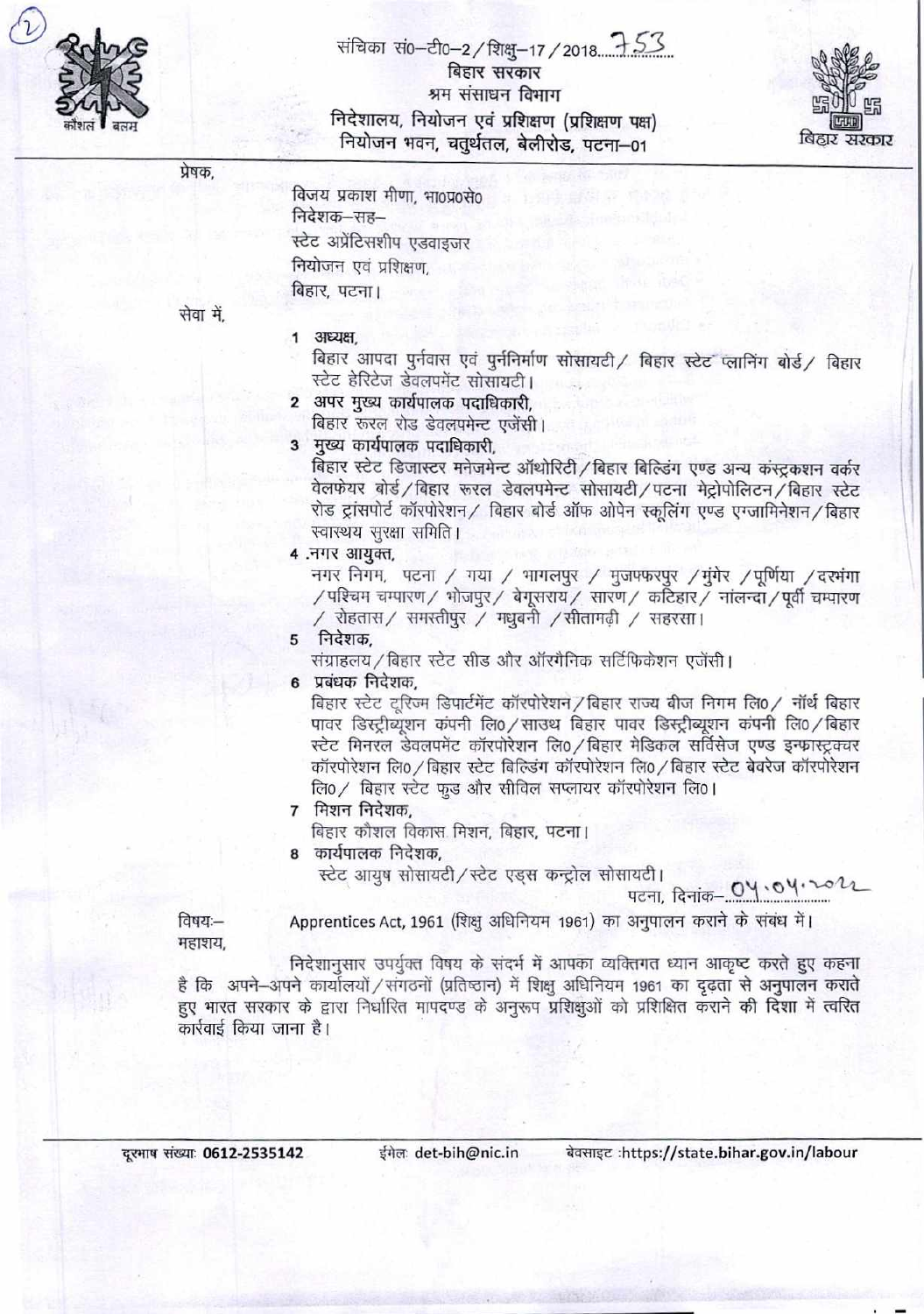



उक्त के आलोक में Apprentices Act, 1961 (शिक्षु अधिनियम 1961) के अनुपालन के संबंध में भारत सरकार के दिशा निर्देश के प्रमुख बिन्दु का उल्लेख निम्नवत है:–

- · Establishments having 30 or more workforce (including contractual staff) can engage apprentices within a band of 2.5% to 15%.
- . Introduction of optional trades with discretion to industry to design course if required.
- · Dedicated apprenticeship portal (www.apprenticeship.gov.in) contains registrations, automated processes, online claims, processes, etc.
- Labour Law will not be applicable to Apprentices.

## **Offences and Penalties**

- If any employer contravenes any provision of this act relating to the number of apprentices which he is required to engage under those provisions he shall be given a month's previous notice in writing, by an officer duly authorized in this behalf by the appropriate government, for explaining the reasons for such contraventions.
- In case the employer fails to reply the notice within the period specified under section 30, sub section (1) of Apprentices Act 1961 (Amended up to 2014), Authorized officer after giving him an opportunity of being heard, is not satisfied with the reasons given by the employer. he shall be punishable with fine of five hundred rupees per shortfall of apprenticeship month for first three months and thereafter one thousand rupees per month till such number of seats are filled up.

अतः अनरोध है कि उपरोक्त वर्णित तथ्यों के आलोक में कार्रवाई करने की कृपा किया जाये, और कृत कार्रवाई से अद्योहस्ताक्षरी को अवगत कराने की कृपा की जाये।

> विश्वासभाजन वेजय प्रकाश मीणा) निद्रेशक–सह-अप्रिंटिसशीप एडवाइजर नियोजन एवं प्रशिक्षण,

प्रतिलिपिः-1 उप निदेशक प्रशिक्षण / क्षेत्रीय निरीक्षी पदाधिकारी / सभी सहायक निदेशक प्रशिक्षण (शिक्षु) को आदेश दिया जाता है कि अपने-अपने क्षेत्रान्तर्गत अवस्थित राज्य के सभी विभाग एवं

अधीनस्थ कार्यालयों / संगठनों में शिक्षु-अधिनियम 1961 का दृढ़ता पूर्वक अनुपालन सुनिश्चित कराया जाय। 2 अर्हि0 टी0 मैनेजर, श्रम संसाधन विभाग, बिहार) पटना को विभागीय वेबसाईट

पर अपलोड करने हेतु प्रेषित।

 $\sim$ ulu $|u|$ विजय प्रकाश मीणा)

देशक—सह— प्रिंटिसशीप एडवाइजर नेयोजन एवं प्रशिक्षण. बिहार, पटना।

बेवसाइट: https://state.bihar.gov.in/labour

ईमेलः det-bih@nic.in

दूरमाष संख्याः 0612-2535142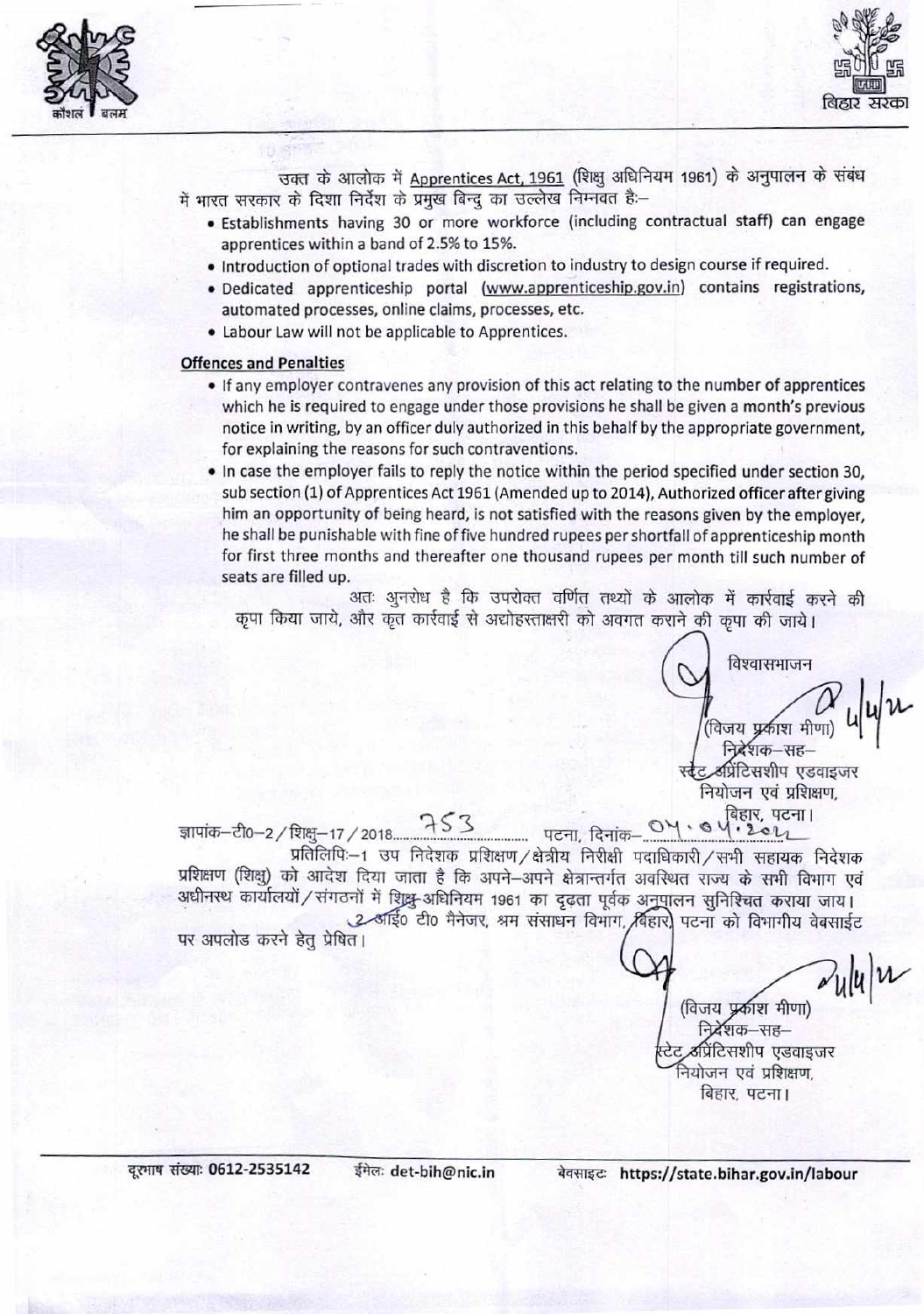

संचिका सं0-टी0-2/शिक्षु-17/2018 75 1 बिहार सरकार श्रम संसाधन विभाग निदेशालय, नियोजन एवं प्रशिक्षण (प्रशिक्षण पक्ष) नियोजन भवन, चतुर्थतल, बेली रोड, पटना-01



प्रेषक.

विजय प्रकाश मीणा, भा०प्र०से० निदेशक—सह— स्टेट अप्रेंटिसशीप एडवाइजर नियोजन एवं प्रशिक्षण, बिहार, पटना।

सेवा में.

## प्रबंधक निदेशक.

बिहार विकास मिशन/बिहार पुलिस बिल्डिंग कंस्ट्रक्सन कॉरपोरेशन लि0/ बिहार राज्य पुल निर्माण निगम लि0 / बिहार राज्य रोड डेवलपमेन्ट कॉरपोरेशन लि0 / बिहार अर्बन इंफास्ट्रक्चर डेवलपमेंट कॉरपोरेशन लि0 / बिहार स्टेट एजुकेशन इंफास्ट्रक्चर डेवलपमेंट कॉरपोरेशन लि0 / बिहार स्टेट हाइड्रोइलेक्ट्रिक पावर कॉरपोरेशन लि0 / बिहार स्टेट पावर (होल्डिंग) कंपनी लि0 / बिहार स्टेट पावर ट्रांसमिशन कंपनी लि0 / बिहार स्टेट पावर जनरेशन कंपनी लि0 / बिहार स्टेट वाटर डेवलपमेंट कॉरपोरेशन लि0 / बिहार राज्य दग्ध को -ओपरेटिव फेडरेशन लि0 (COMFED) / वीमेन डेवलपमेंट कॉरपोरेशन बिहार / बिहार स्टेट इंडस्ट्रियल डेवलपमेंट कॉरपोरेशन लि0 / बिहार स्टेट इलेक्टॉनिक्स डेवलपमेंट कॉरपोरेशन लि0 / बिहार ग्रामीण जीविकोपार्जन प्रोत्साहन समिति (जिविका) / बिहार स्टेट रोड डेवलपमेंट लि0 / बिहार राज्य आपदा प्रबंधन प्राधिकरण / बिहार राज्य प्रदूषण नियंत्रण पर्षद / बिहार राज्य मार्ग परिवहन निगम / बिहार स्टेट आवास बोर्ड / बिहार स्टेट टेक्स्ट बुक पब्लिशिंग कॉरपोरेशन लि0 / बिहार स्टेट माईनिंग कॉरपोरेशन लि0 / बिहार रिन्यूवल एनर्जी डेवलपमेंट एजेंसी (ब्रेंडा) / बिहार स्टेट वेयरहाउसिंग कॉरपोरेशन / संजीवनी राज्य स्वास्थ्य समिति बिहार पटना।  $0.4.04.22$ 

पटना, दिनांक

विषय:-प्रसंग:--महाशय, Apprentices Act, 1961 (शिक्षु अधिनियम 1961) का अनुपालन कराने के संबंध में। निदेशालय, पत्रांक-3096 दिनांक-27.07.2021.

उपर्युक्त विषय के संदर्भ में स्मारित करना है कि निदेशालय पत्रांक-3096 दिनांक-27.07. 2021 द्वारा अपने-अपने कार्यालयों / संगठनों (प्रतिष्ठान) में शिक्षु अधिनियम 1961 का दृढ़ता से अनुपालन कराते हुए भारत सरकार के द्वारा निर्धारित मापदण्ड के अनुरूप प्रशिक्षुओं को प्रशिक्षित कराने की दिशा में त्वरित कार्रवाई करने हेतु अनुरोध किया गया था, परन्तु कृत कार्रवाई से संबंधित प्रतिवेदन अब तक अप्राप्त है।

उक्त के आलोक में Apprentices Act, 1961 (शिक्षु अधिनियम 1961) के अनुपालन के संबंध में भारत सरकार के दिशा निर्देश के प्रमुख बिन्दू का उल्लेख निम्नवत है:--

- · Establishments having 30 or more workforce (including contractual staff) can engage apprentices within a band of 2.5% to 15%.
- Introduction of optional trades with discretion to industry to design course if required.
- · Dedicated apprenticeship portal (www.apprenticeship.gov.in) contains registrations, automated processes, online claims, processes, etc.
- Labour Law will not be applicable to Apprentices.
- for first three months and thereafter one thousand rupees per month till such number of seats are filled up.